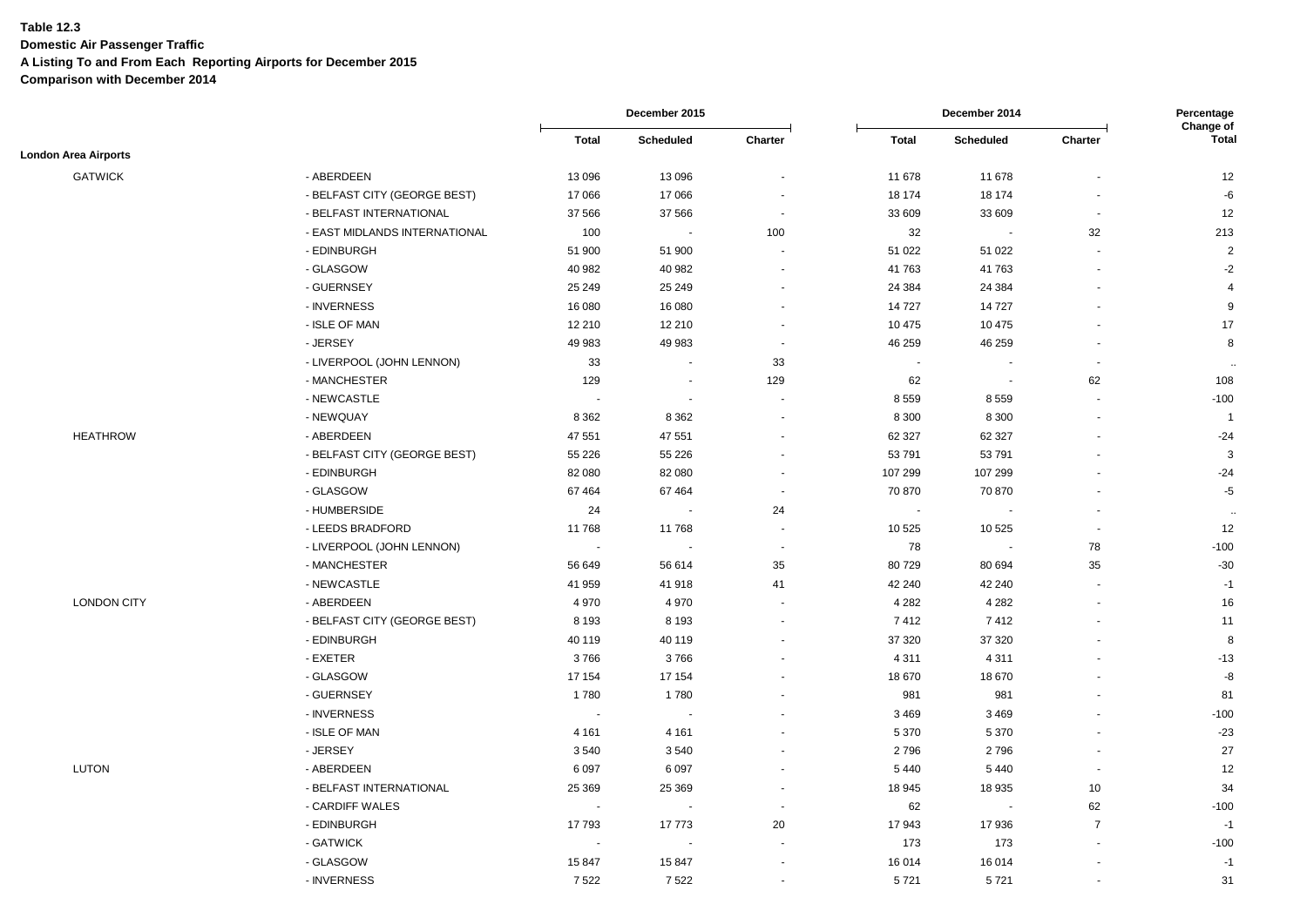**Domestic Air Passenger Traffic**

**A Listing To and From Each Reporting Airports for December 2015**

|                                   |                               |             | December 2015  |                          |              | Percentage<br>Change of  |                          |                      |
|-----------------------------------|-------------------------------|-------------|----------------|--------------------------|--------------|--------------------------|--------------------------|----------------------|
| <b>LUTON</b>                      | - LIVERPOOL (JOHN LENNON)     | Total<br>40 | Scheduled      | Charter<br>40            | <b>Total</b> | Scheduled                | Charter                  | <b>Total</b>         |
|                                   | - MANCHESTER                  | 24          | $\blacksquare$ | 24                       |              |                          |                          | $\sim$<br>$\ddotsc$  |
|                                   | - NEWCASTLE                   | 71          | ÷.             | 71                       | 83           | $\overline{\phantom{a}}$ | 83                       | $-14$                |
|                                   | - PRESTWICK                   | 10          | $\sim$         | 10                       |              | $\overline{\phantom{a}}$ |                          | $\ddotsc$            |
| <b>STANSTED</b>                   | - BELFAST INTERNATIONAL       | 29 689      | 29 689         | $\overline{\phantom{a}}$ | 25 0 94      | 25 094                   | ٠                        | 18                   |
|                                   | - CITY OF DERRY (EGLINTON)    | 10 944      | 10 944         | $\blacksquare$           | 11 494       | 11 4 94                  |                          | $-5$                 |
|                                   | - DUNDEE                      | 1858        | 1858           | $\blacksquare$           | 1591         | 1 5 9 1                  |                          | 17                   |
|                                   | - EDINBURGH                   | 59 408      | 59 399         | 9                        | 45 573       | 45 573                   | ä,                       | 30                   |
|                                   | - GATWICK                     | $\sim$      | ÷,             | $\blacksquare$           | 175          | 175                      |                          | $-100$               |
|                                   | - GLASGOW                     | 47700       | 47 700         | $\overline{\phantom{a}}$ | 35 550       | 35 550                   |                          | 34                   |
|                                   | - GUERNSEY                    | 1890        | 1890           | $\blacksquare$           | 1685         | 1685                     |                          | 12                   |
|                                   | - ISLE OF MAN                 | 3707        | 3707           | $\sim$                   |              |                          |                          | $\ddotsc$            |
|                                   | - LIVERPOOL (JOHN LENNON)     | 38          | $\sim$         | 38                       |              |                          | $\sim$                   | $\bullet\bullet$     |
|                                   | - NEWCASTLE                   | 855         | 855            | $\sim$                   |              | $\overline{\phantom{a}}$ | $\overline{\phantom{a}}$ | $\ddot{\phantom{1}}$ |
| <b>Total London Area Airports</b> |                               | 948 022     | 947 448        | 574                      | 967 057      | 369                      | 369                      | $-2$                 |
| <b>Other Reporting Airports</b>   |                               |             |                |                          |              |                          |                          |                      |
| ABERDEEN                          | - BELFAST CITY (GEORGE BEST)  | 3 3 7 5     | 3 3 7 5        | $\sim$                   | 3 2 6 2      | 3 2 6 2                  |                          | 3                    |
|                                   | - BIRMINGHAM                  | 7919        | 7919           |                          | 7915         | 7915                     | $\overline{\phantom{a}}$ | $\mathsf 0$          |
|                                   | - BRISTOL                     | 1584        | 1584           | $\sim$                   | 1922         | 1886                     | 36                       | $-18$                |
|                                   | - CARDIFF WALES               | 599         | 599            |                          | 762          | 762                      |                          | $-21$                |
|                                   | - DURHAM TEES VALLEY          | 2 0 8 1     | 2 0 8 1        |                          | 2 2 2 0      | 2 2 2 0                  |                          | -6                   |
|                                   | - EAST MIDLANDS INTERNATIONAL | 1 0 8 4     | 1 0 8 4        |                          | 1 1 8 0      | 1 1 8 0                  | ٠                        | -8                   |
|                                   | - GATWICK                     | 13 250      | 13 250         | ÷                        | 11796        | 11796                    | $\blacksquare$           | 12                   |
|                                   | - HEATHROW                    | 47 373      | 47 373         |                          | 62 352       | 62 352                   |                          | $-24$                |
|                                   | - HUMBERSIDE                  | 1 9 0 4     | 1 904          |                          | 2 4 9 1      | 2 4 9 1                  |                          | $-24$                |
|                                   | - JERSEY                      | $\sim$      | $\blacksquare$ | $\blacksquare$           | 4583         | 4583                     | $\blacksquare$           | $-100$               |
|                                   | - KIRKWALL                    | 3792        | 3792           |                          | 3551         | 3532                     | 19                       | $\overline{7}$       |
|                                   | - LEEDS BRADFORD              | 482         | 482            |                          | 474          | 474                      | $\blacksquare$           | $\overline{2}$       |
|                                   | - LONDON CITY                 | 5 1 2 3     | 5 1 2 3        |                          | 4 3 8 2      | 4 3 8 2                  | $\overline{\phantom{a}}$ | 17                   |
|                                   | - LUTON                       | 5983        | 5983           | $\sim$                   | 5 4 9 1      | 5 4 9 1                  | $\overline{\phantom{a}}$ | 9                    |
|                                   | - MANCHESTER                  | 14 9 58     | 14 958         | $\sim$                   | 16 25 2      | 15888                    | 364                      | -8                   |
|                                   | - NEWCASTLE                   | 1 1 4 6     | 1 0 8 4        | 62                       | 1788         | 1788                     | $\overline{\phantom{a}}$ | $-36$                |
|                                   | - NORWICH                     | 3 3 5 6     | 3 3 5 6        | $\sim$                   | 4 1 1 3      | 4 1 1 3                  |                          | $-18$                |
|                                   | - SCATSTA                     | 6693        | 6636           | 57                       | 11897        | $\sim$                   | 11 897                   | $-44$                |
|                                   | - SOUTHAMPTON                 | 909         | 909            | $\overline{\phantom{a}}$ | 831          | 831                      | $\overline{\phantom{a}}$ | 9                    |
|                                   | - STORNOWAY                   | 417         | 417            | $\sim$                   | 543          | 543                      | $\sim$                   | $-23$                |
|                                   | - SUMBURGH                    | 10775       | 5 2 7 9        | 5 4 9 6                  | 10 553       | 6 2 2 0                  | 4 3 3 3                  | $\sqrt{2}$           |
|                                   | - WICK JOHN O GROATS          | 735         | 735            |                          | 1013         | 872                      | 141                      | $-27$                |
| <b>ALDERNEY</b>                   | - GUERNSEY                    | 2 4 4 0     | 2 4 4 0        | $\blacksquare$           | 2 5 5 4      | 2 5 5 4                  |                          | $-4$                 |
|                                   | - SOUTHAMPTON                 | 1529        | 1 5 2 9        | $\sim$                   | 1592         | 1 5 9 2                  | $\sim$                   | $-4$                 |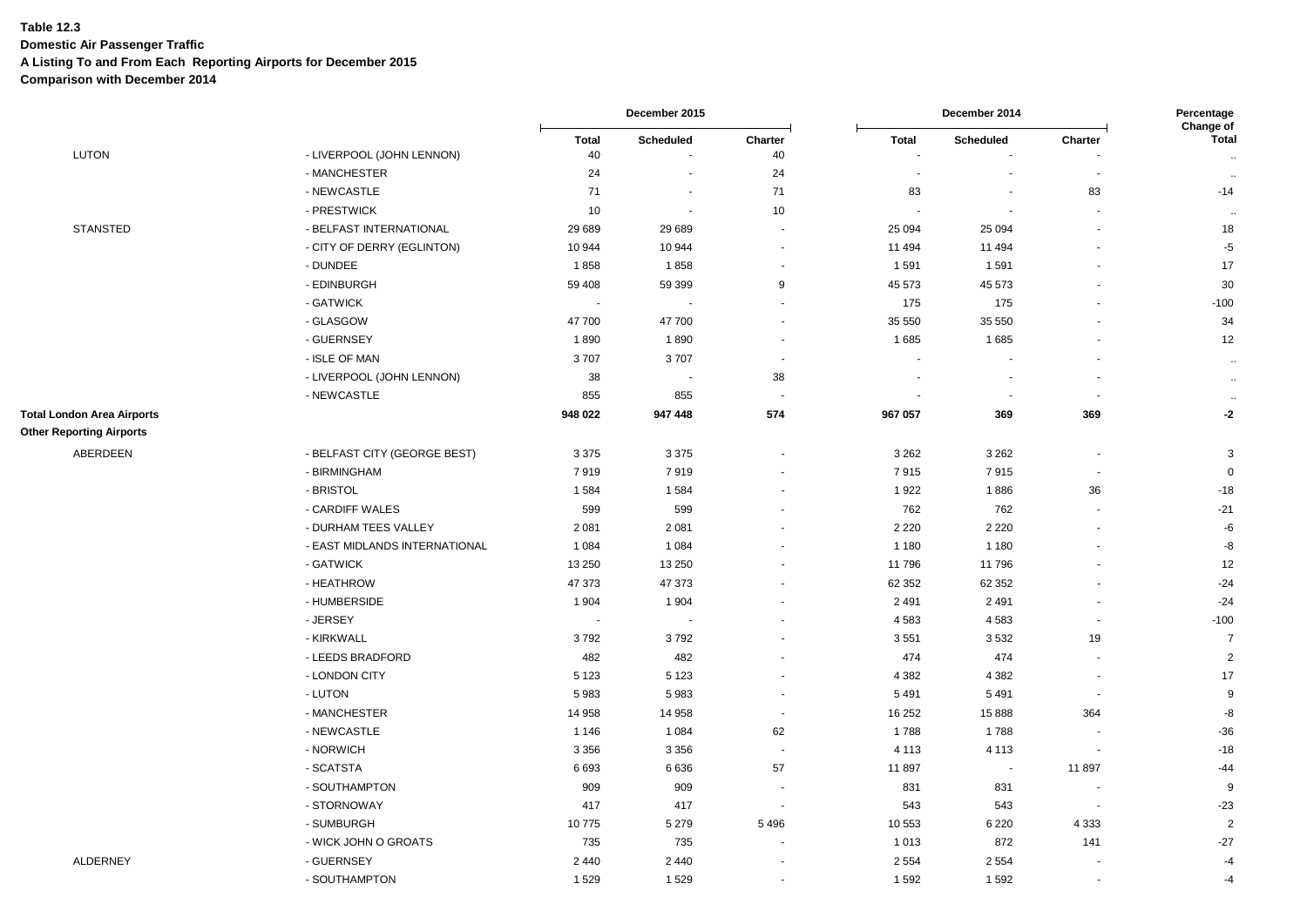**Domestic Air Passenger Traffic**

**A Listing To and From Each Reporting Airports for December 2015**

|                            |                               |              | December 2015 |                | December 2014 |                  |         | Percentage                |
|----------------------------|-------------------------------|--------------|---------------|----------------|---------------|------------------|---------|---------------------------|
|                            |                               | <b>Total</b> | Scheduled     | Charter        | Total         | <b>Scheduled</b> | Charter | Change of<br><b>Total</b> |
| BARRA                      | - GLASGOW                     | 728          | 728           |                | 492           | 492              |         | 48                        |
| BELFAST CITY (GEORGE BEST) | - ABERDEEN                    | 3 3 0 2      | 3 3 0 2       | ÷.             | 3 2 1 4       | 3 2 1 4          |         | 3                         |
|                            | - BIRMINGHAM                  | 17589        | 17589         |                | 19 976        | 19 976           |         | $-12$                     |
|                            | - BLACKPOOL                   | 27           | 27            |                |               |                  |         |                           |
|                            | - CARDIFF WALES               | 3446         | 3 4 4 6       |                | 3 3 9 1       | 3 3 9 1          |         | $\overline{c}$            |
|                            | - DONCASTER SHEFFIELD         |              |               |                | 339           | 339              |         | $-100$                    |
|                            | - EAST MIDLANDS INTERNATIONAL | 9686         | 9686          |                | 10 649        | 10 649           |         | -9                        |
|                            | - EDINBURGH                   | 11 237       | 11 237        |                | 9792          | 9792             |         | 15                        |
|                            | - EXETER                      | 2590         | 2590          |                | 2812          | 2812             |         | -8                        |
|                            | - GATWICK                     | 17048        | 17 048        |                | 18 119        | 18 119           |         | -6                        |
|                            | - GLASGOW                     | 11725        | 11 725        |                | 10 551        | 10 551           |         | 11                        |
|                            | - HEATHROW                    | 54 605       | 54 605        |                | 53 292        | 53 292           |         | $\overline{2}$            |
|                            | - INVERNESS                   | 1740         | 1740          |                | 2 2 9 9       | 2 2 9 9          |         | $-24$                     |
|                            | - ISLE OF MAN                 | 2 1 4 0      | 2 1 4 0       |                | 2 2 7 1       | 2 2 7 1          |         | -6                        |
|                            | - LEEDS BRADFORD              | 11 652       | 11 652        |                | 11 675        | 11 675           |         | $\mathbf 0$               |
|                            | - LIVERPOOL (JOHN LENNON)     | 7703         | 7703          |                |               |                  |         |                           |
|                            | - LONDON CITY                 | 8 2 3 8      | 8 2 3 8       |                | 7 2 6 0       | 7 2 6 0          |         | 13                        |
|                            | - MANCHESTER                  | 18730        | 18730         |                | 23 592        | 23 5 9 2         |         | $-21$                     |
|                            | - NEWCASTLE                   | 1 3 9 7      | 1 3 9 7       |                | 2523          | 2 5 2 3          |         | $-45$                     |
|                            | - SOUTHAMPTON                 | 7 3 9 2      | 7 3 9 2       |                | 8 3 7 2       | 8 3 7 2          |         | $-12$                     |
| BELFAST INTERNATIONAL      | - BIRMINGHAM                  | 18722        | 18722         |                | 14 4 93       | 14 4 93          |         | 29                        |
|                            | - BRISTOL                     | 20 048       | 20 048        |                | 19 996        | 19 996           |         | $\mathbf 0$               |
|                            | - CARDIFF WALES               |              |               |                | 172           |                  | 172     | $-100$                    |
|                            | - EDINBURGH                   | 21 9 29      | 21 9 29       |                | 20 543        | 20 543           |         | $\overline{7}$            |
|                            | - GATWICK                     | 38 090       | 38 090        |                | 34 129        | 34 129           |         | 12                        |
|                            | - GLASGOW                     | 22 0 35      | 22 035        |                | 20 676        | 20 676           |         | $\overline{7}$            |
|                            | - LEEDS BRADFORD              |              |               |                | 8             |                  | 8       | $-100$                    |
|                            | - LIVERPOOL (JOHN LENNON)     | 35 646       | 35 646        |                | 34 915        | 34 915           |         | $\overline{2}$            |
|                            | - LONDON CITY                 | 52           | 52            | $\blacksquare$ |               |                  |         |                           |
|                            | - LUTON                       | 25 690       | 25 5 68       | 122            | 19 19 6       | 19 187           | 9       | 34                        |
|                            | - MANCHESTER                  | 20 489       | 20 489        |                | 18874         | 18874            |         | 9                         |
|                            | - NEWCASTLE                   | 19570        | 19570         |                | 16 559        | 16 559           |         | 18                        |
|                            | - STANSTED                    | 29 5 98      | 29 5 98       |                | 24 969        | 24 969           |         | 19                        |
| BENBECULA                  | - GLASGOW                     | 1750         | 1750          |                | 1919          | 1919             |         | -9                        |
|                            | - STORNOWAY                   | 633          | 633           |                | 527           | 527              |         | 20                        |
| BIRMINGHAM                 | - ABERDEEN                    | 7915         | 7915          |                | 7825          | 7825             |         | $\overline{1}$            |
|                            | - BELFAST CITY (GEORGE BEST)  | 17647        | 17 647        |                | 19863         | 19863            |         | $-11$                     |
|                            | - BELFAST INTERNATIONAL       | 18568        | 18 5 68       |                | 14 3 27       | 14 3 27          |         | 30                        |
|                            | - EDINBURGH                   | 19823        | 19823         |                | 19675         | 19675            |         | $\overline{1}$            |
|                            | - GLASGOW                     | 16 130       | 16 130        | $\sim$         | 15 0 74       | 15 004           | 70      | $\overline{7}$            |
|                            |                               |              |               |                |               |                  |         |                           |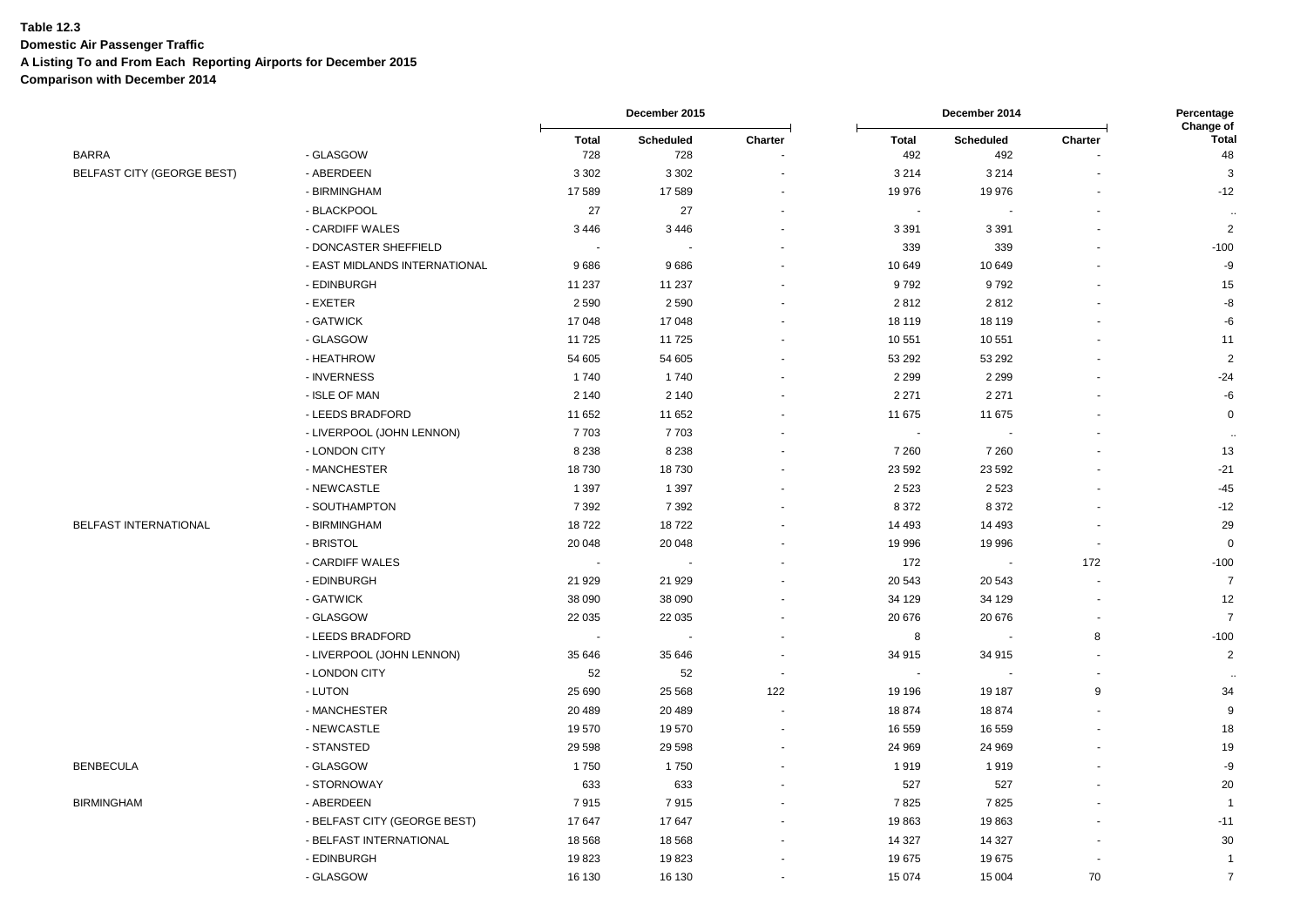**Domestic Air Passenger Traffic**

**A Listing To and From Each Reporting Airports for December 2015**

|                          |                               |                          | December 2015            |                          |                       | December 2014            |                          |                                        |  |
|--------------------------|-------------------------------|--------------------------|--------------------------|--------------------------|-----------------------|--------------------------|--------------------------|----------------------------------------|--|
| <b>BIRMINGHAM</b>        | - GUERNSEY                    | <b>Total</b><br>2920     | Scheduled<br>2920        | Charter                  | <b>Total</b><br>2541  | Scheduled<br>2 4 9 7     | Charter<br>44            | <b>Change of</b><br><b>Total</b><br>15 |  |
|                          | - INVERNESS                   | 2972                     | 2972                     |                          | 2486                  | 2 4 8 6                  |                          | 20                                     |  |
|                          | - ISLE OF MAN                 | 3 0 3 0                  | 3 0 3 0                  |                          | 3 9 6 9               | 3 9 6 9                  | $\blacksquare$           | $-24$                                  |  |
|                          | - JERSEY                      | 3011                     | 3011                     | $\sim$                   | 2 4 3 2               | 2 4 3 2                  | $\overline{\phantom{a}}$ | 24                                     |  |
|                          | - NEWCASTLE                   | 537                      | 537                      | $\overline{\phantom{a}}$ | 718                   | 644                      | 74                       | $-25$                                  |  |
|                          | - STANSTED                    | 173                      | $\overline{\phantom{a}}$ | 173                      | $\blacksquare$        |                          | $\overline{\phantom{a}}$ | $\sim$                                 |  |
| <b>BLACKPOOL</b>         | - ISLE OF MAN                 | 791                      | 791                      |                          | ÷.                    | $\sim$                   | $\sim$                   | $\sim$                                 |  |
| <b>BOURNEMOUTH</b>       | - DONCASTER SHEFFIELD         | $\overline{\phantom{a}}$ | $\overline{\phantom{a}}$ |                          | 41                    | $\overline{\phantom{a}}$ | 41                       | $-100$                                 |  |
|                          | - GLASGOW                     | 2726                     | 2726                     |                          |                       |                          | $\sim$                   | $\mathcal{A}$                          |  |
|                          | - GUERNSEY                    | 52                       | 52                       |                          |                       |                          |                          | $\sim$                                 |  |
|                          | - JERSEY                      | 1495                     | 1495                     |                          |                       |                          | J.                       | $\sim$                                 |  |
|                          | - LIVERPOOL (JOHN LENNON)     | 46                       | $\blacksquare$           | 46                       |                       |                          | $\blacksquare$           | $\sim$                                 |  |
|                          | - MANCHESTER                  | 4 0 1 4                  | 3875                     | 139                      | 40                    | $\sim$                   | 40                       | 9,935                                  |  |
| <b>BRISTOL</b>           | - ABERDEEN                    | 1576                     | 1576                     |                          | 1920                  | 1885                     | 35                       | $-18$                                  |  |
|                          | - BELFAST INTERNATIONAL       | 20 067                   | 20 067                   |                          | 19 988                | 19 988                   |                          | $\mathbf 0$                            |  |
|                          | - EDINBURGH                   | 29 3 98                  | 29 3 98                  |                          | 24 947                | 24 947                   | $\blacksquare$           | 18                                     |  |
|                          | - GLASGOW                     | 22 180                   | 22 180                   | $\sim$                   | 20 031                | 20 031                   | $\overline{a}$           | 11                                     |  |
|                          | - GUERNSEY                    | 1847                     | 1847                     | $\sim$                   | 1 6 6 3               | 1 6 6 3                  | $\overline{\phantom{a}}$ | 11                                     |  |
|                          | - HAWARDEN                    | 211                      | $\overline{\phantom{a}}$ | 211                      | 265                   | $\sim$                   | 265                      | $-20$                                  |  |
|                          | - INVERNESS                   | 4936                     | 4 9 3 6                  |                          | 5 1 5 5               | 5 1 5 5                  | $\overline{\phantom{a}}$ | $-4$                                   |  |
|                          | - ISLE OF MAN                 | 2 4 3 0                  | 2 4 3 0                  | ä,                       | $\tilde{\phantom{a}}$ | $\blacksquare$           | ä,                       | $\ddotsc$                              |  |
|                          | - JERSEY                      | 2 1 8 1                  | 2 1 8 1                  |                          | 2681                  | 2681                     |                          | $-19$                                  |  |
|                          | - NEWCASTLE                   | 13875                    | 13875                    |                          | 12 045                | 12 045                   |                          | 15                                     |  |
| CAMPBELTOWN              | - GLASGOW                     | 384                      | 384                      |                          | 471                   | 471                      |                          | $-18$                                  |  |
|                          | - ISLAY                       | 9                        | 9                        |                          | $\blacksquare$        | $\sim$                   |                          | $\ddot{\phantom{a}}$                   |  |
| <b>CARDIFF WALES</b>     | - ABERDEEN                    | 56                       | 56                       |                          | 303                   | 303                      |                          | $-82$                                  |  |
|                          | - ANGLESEY (VALLEY)           | 382                      | 382                      |                          | 467                   | 467                      |                          | $-18$                                  |  |
|                          | - BELFAST CITY (GEORGE BEST)  | 3 4 0 1                  | 3 4 0 1                  |                          | 3 4 3 9               | 3 4 3 9                  |                          | $-1$                                   |  |
|                          | - BELFAST INTERNATIONAL       | $\overline{\phantom{a}}$ | $\overline{\phantom{a}}$ |                          | 172                   | $\sim$                   | 172                      | $-100$                                 |  |
|                          | - EAST MIDLANDS INTERNATIONAL | 31                       | $\blacksquare$           | 31                       | $\blacksquare$        | $\overline{a}$           | ÷,                       | .                                      |  |
|                          | - EDINBURGH                   | 6644                     | 6644                     | $\sim$                   | 2813                  | 2813                     | $\overline{\phantom{a}}$ | 136                                    |  |
|                          | - GLASGOW                     | 2621                     | 2621                     |                          | $\blacksquare$        |                          | $\sim$                   | .                                      |  |
|                          | - HUMBERSIDE                  | $\overline{a}$           | $\overline{a}$           |                          | 87                    | $\sim$                   | 87                       | $-100$                                 |  |
|                          | - JERSEY                      | 717                      | 717                      | ä,                       | $\blacksquare$        | $\blacksquare$           | $\tilde{\phantom{a}}$    | - 11                                   |  |
|                          | - LIVERPOOL (JOHN LENNON)     | $\overline{\phantom{a}}$ |                          |                          | 88                    | $\overline{\phantom{a}}$ | 88                       | $-100$                                 |  |
|                          | - LUTON                       | $\sim$                   | $\overline{\phantom{a}}$ |                          | 64                    | $\blacksquare$           | 64                       | $-100$                                 |  |
|                          | - MANCHESTER                  | 71                       | $\blacksquare$           | 71                       | $\sim$                | $\blacksquare$           | $\overline{\phantom{a}}$ | $\ddotsc$                              |  |
|                          | - NEWCASTLE                   | 919                      | 919                      |                          | 719                   | 719                      | $\overline{\phantom{a}}$ | 28                                     |  |
|                          | - STANSTED                    | 73                       |                          | 73                       | 68                    | $\overline{a}$           | 68                       | $\overline{7}$                         |  |
| CITY OF DERRY (EGLINTON) | - GLASGOW                     | 5492                     | 5492                     |                          | 5 6 6 3               | 5 6 6 3                  | $\overline{\phantom{a}}$ | $-3$                                   |  |
|                          |                               |                          |                          |                          |                       |                          |                          |                                        |  |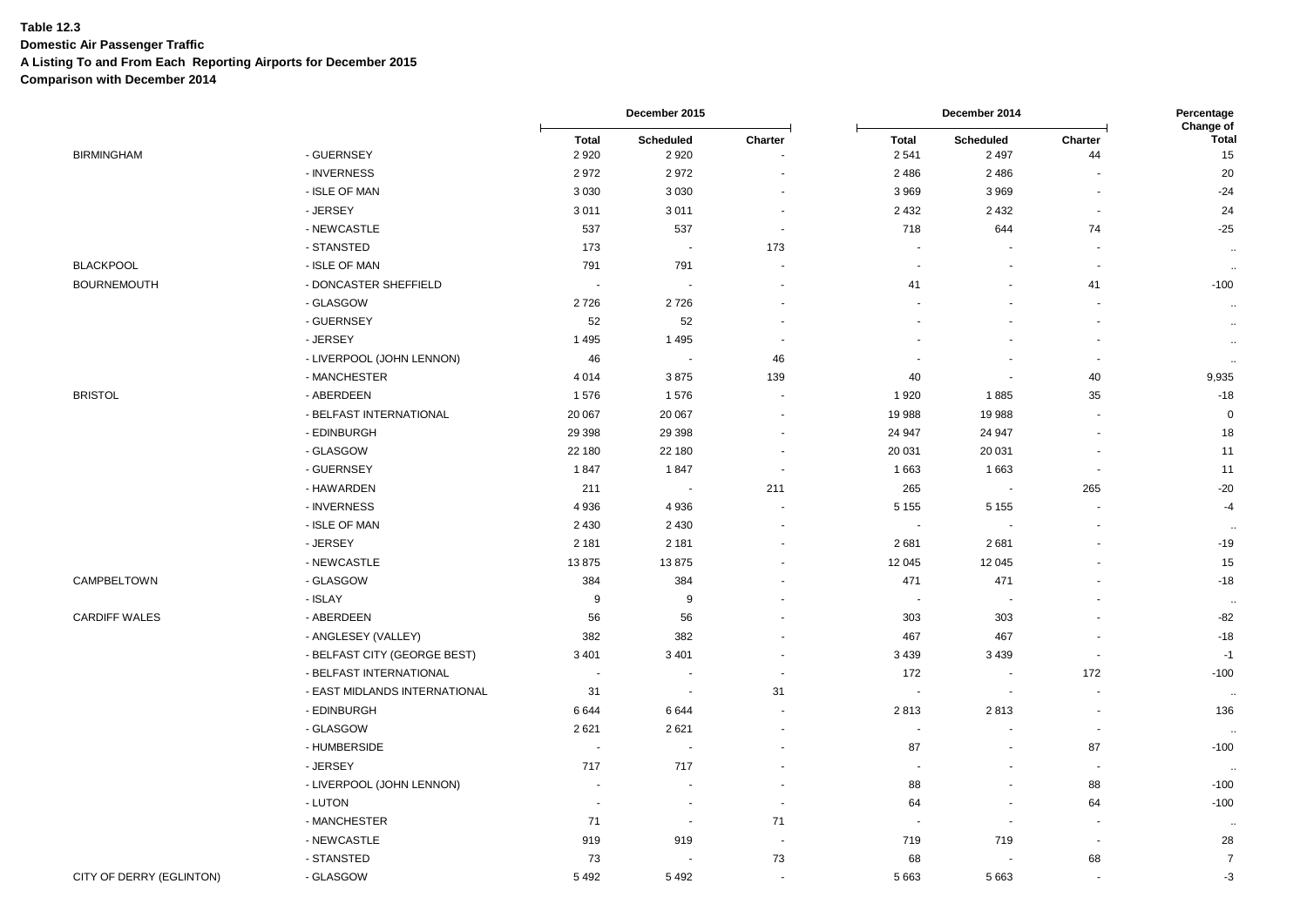**Domestic Air Passenger Traffic**

**A Listing To and From Each Reporting Airports for December 2015**

|                             |                               | December 2015           |                             |                          | December 2014           |                           |                          |                                    |
|-----------------------------|-------------------------------|-------------------------|-----------------------------|--------------------------|-------------------------|---------------------------|--------------------------|------------------------------------|
| CITY OF DERRY (EGLINTON)    | - LIVERPOOL (JOHN LENNON)     | <b>Total</b><br>5 3 3 5 | <b>Scheduled</b><br>5 3 3 5 | Charter                  | <b>Total</b><br>6 1 0 2 | <b>Scheduled</b><br>6 102 | Charter                  | Change of<br><b>Total</b><br>$-13$ |
|                             | - STANSTED                    | 10 939                  | 10 939                      |                          | 11 313                  | 11 313                    |                          | $-3$                               |
| DONCASTER SHEFFIELD         | - BELFAST CITY (GEORGE BEST)  | $\sim$                  |                             |                          | 332                     | 332                       | $\blacksquare$           | $-100$                             |
|                             | - BOURNEMOUTH                 | $\sim$                  |                             |                          | 41                      |                           | 41                       | $-100$                             |
| <b>DUNDEE</b>               | - STANSTED                    | 1771                    | 1 7 7 1                     | $\ddot{\phantom{1}}$     | 1572                    | 1572                      | $\sim$                   | 13                                 |
| DURHAM TEES VALLEY          | - ABERDEEN                    | 2095                    | 2095                        |                          | 2 2 3 1                 | 2 2 3 1                   | $\sim$                   | $-6$                               |
| EAST MIDLANDS INTERNATIONAL | - ABERDEEN                    | 776                     | 776                         | $\ddot{\phantom{1}}$     | 1 1 8 1                 | 1 1 8 1                   | $\ddot{\phantom{1}}$     | $-34$                              |
|                             | - BELFAST CITY (GEORGE BEST)  | 9701                    | 9701                        | $\blacksquare$           | 10576                   | 10576                     |                          | -8                                 |
|                             | - CARDIFF WALES               | 31                      |                             | 31                       |                         |                           |                          | $\ddot{\phantom{a}}$               |
|                             | - EDINBURGH                   | 7 2 5 4                 | 7 2 5 4                     | $\sim$                   | 7 3 9 5                 | 7 3 9 5                   |                          | $-2$                               |
|                             | - FARNBOROUGH                 | 40                      |                             | 40                       |                         |                           |                          | $\ddot{\phantom{a}}$               |
|                             | - GATWICK                     | 104                     | $\blacksquare$              | 104                      | $\blacksquare$          | $\overline{\phantom{a}}$  |                          | ÷.                                 |
|                             | - GLASGOW                     | 6588                    | 6588                        | $\overline{\phantom{a}}$ | 6 3 3 0                 | 6 3 3 0                   |                          | $\overline{4}$                     |
|                             | - GUERNSEY                    | 2 0 8 8                 | 2 0 8 8                     | $\blacksquare$           | 1732                    | 1732                      | $\blacksquare$           | 21                                 |
|                             | - HUMBERSIDE                  | 50                      | 50                          |                          |                         |                           | $\overline{\phantom{a}}$ |                                    |
|                             | - JERSEY                      | ÷.                      |                             |                          | 2972                    | 2972                      | $\blacksquare$           | $-100$                             |
|                             | - MANCHESTER                  | ÷,                      |                             |                          | 168                     |                           | 168                      | $-100$                             |
|                             | - NORWICH                     | 28                      | 28                          |                          |                         |                           | ÷.                       | $\sim$                             |
| <b>EDINBURGH</b>            | - BELFAST CITY (GEORGE BEST)  | 11 244                  | 11 244                      |                          | 9894                    | 9894                      |                          | 14                                 |
|                             | - BELFAST INTERNATIONAL       | 21891                   | 21 891                      |                          | 20 5 33                 | 20 533                    |                          | $\overline{7}$                     |
|                             | - BIRMINGHAM                  | 19895                   | 19895                       |                          | 19823                   | 19823                     |                          | $\mathbf 0$                        |
|                             | - BRISTOL                     | 29 350                  | 29 350                      | $\sim$                   | 24 944                  | 24 944                    |                          | 18                                 |
|                             | - CARDIFF WALES               | 6687                    | 6687                        | $\ddot{\phantom{1}}$     | 2814                    | 2814                      |                          | 138                                |
|                             | - EAST MIDLANDS INTERNATIONAL | 7 1 3 1                 | 7 1 3 1                     |                          | 7 5 0 3                 | 7 5 0 3                   |                          | $-5$                               |
|                             | - EXETER                      | 3832                    | 3832                        |                          | 3532                    | 3532                      |                          | 8                                  |
|                             | - GATWICK                     | 52 133                  | 52 133                      |                          | 51 257                  | 51 257                    |                          | $\overline{2}$                     |
|                             | - HEATHROW                    | 82 089                  | 82 089                      |                          | 107 309                 | 107 309                   |                          | $-24$                              |
|                             | - KIRKWALL                    | 2866                    | 2866                        |                          | 2866                    | 2866                      |                          | $\mathbf 0$                        |
|                             | - LIVERPOOL (JOHN LENNON)     | 1 3 5 9                 | 1 3 5 9                     |                          |                         |                           |                          | $\ddot{\phantom{a}}$               |
|                             | - LONDON CITY                 | 40 250                  | 40 250                      | $\overline{\phantom{a}}$ | 37 518                  | 37 518                    |                          | $\overline{7}$                     |
|                             | - LUTON                       | 17917                   | 17917                       |                          | 18 013                  | 18 013                    |                          | $-1$                               |
|                             | - MANCHESTER                  | 7421                    | 7421                        | $\blacksquare$           | 8776                    | 8776                      |                          | $-15$                              |
|                             | - NORWICH                     | 2 2 0 3                 | 2 2 0 3                     | $\sim$                   | 2 1 5 5                 | 2 1 5 5                   |                          | $\overline{2}$                     |
|                             | - SOUTHAMPTON                 | 14 4 8 7                | 14 487                      |                          | 13915                   | 13915                     |                          | $\overline{4}$                     |
|                             | - STANSTED                    | 59 502                  | 59 493                      | 9                        | 45 576                  | 45 576                    |                          | 31                                 |
|                             | - STORNOWAY                   | 1671                    | 1671                        |                          | 1611                    | 1611                      |                          | $\overline{a}$                     |
|                             | - SUMBURGH                    | 2857                    | 2857                        | $\overline{\phantom{a}}$ | 3023                    | 3 0 2 3                   |                          | $-5$                               |
|                             | - WICK JOHN O GROATS          | 942                     | 942                         |                          | 962                     | 962                       |                          | $-2$                               |
| <b>EXETER</b>               | - BELFAST CITY (GEORGE BEST)  | 2648                    | 2648                        |                          | 2884                    | 2884                      |                          | $\textnormal{-}8$                  |
|                             | - EDINBURGH                   | 3858                    | 3858                        | $\sim$                   | 3518                    | 3518                      | $\blacksquare$           | 10                                 |
|                             |                               |                         |                             |                          |                         |                           |                          |                                    |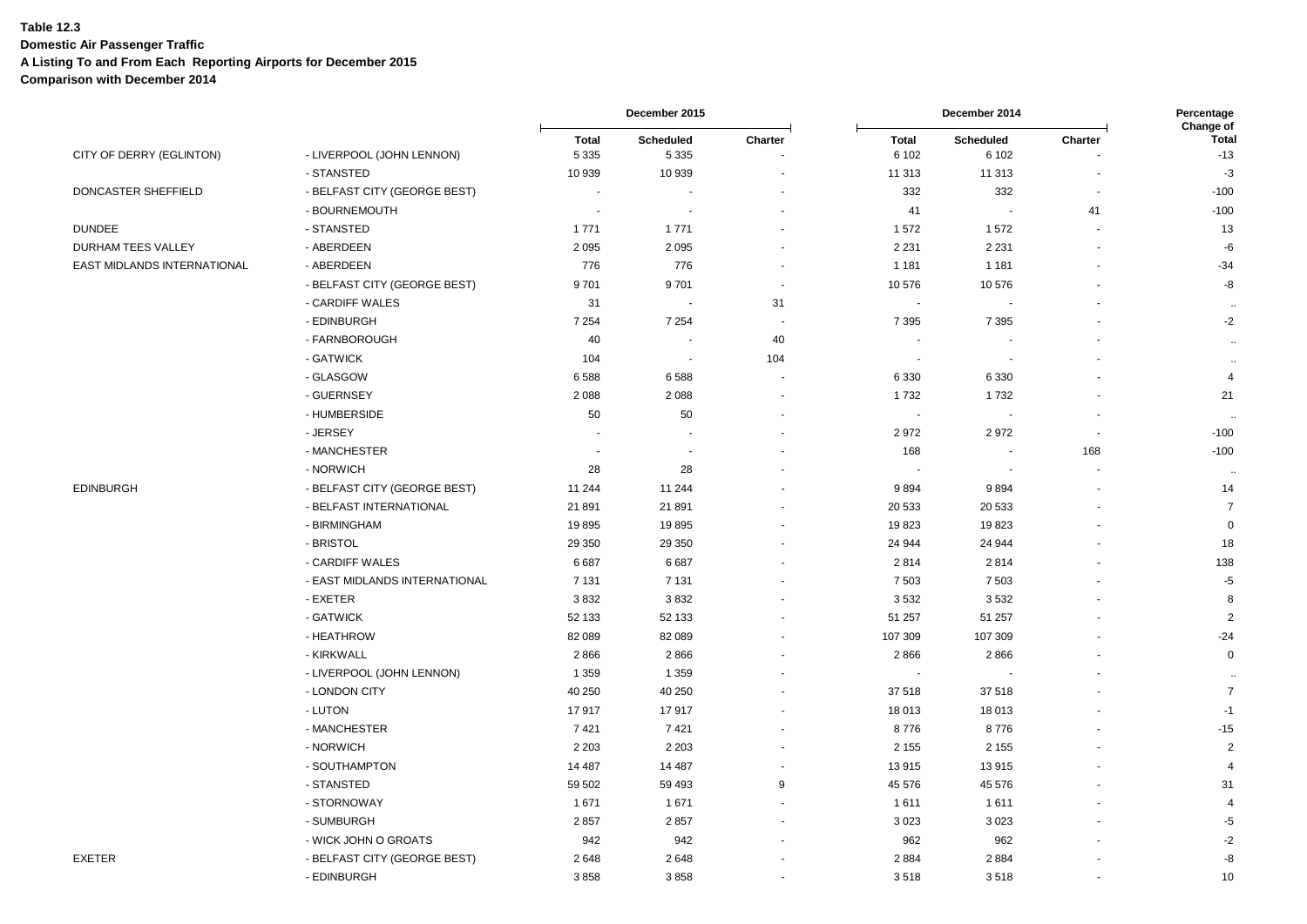**Domestic Air Passenger Traffic**

**A Listing To and From Each Reporting Airports for December 2015**

|                        |                               | December 2015 |           |         |         | Percentage |                          |                           |
|------------------------|-------------------------------|---------------|-----------|---------|---------|------------|--------------------------|---------------------------|
|                        |                               | <b>Total</b>  | Scheduled | Charter | Total   | Scheduled  | Charter                  | Change of<br><b>Total</b> |
| EXETER                 | - GLASGOW                     | 1 0 9 7       | 1 0 9 7   |         |         |            |                          |                           |
|                        | - GUERNSEY                    | 1720          | 1720      |         | 1843    | 1843       |                          | $-7$                      |
|                        | - JERSEY                      | 2 9 0 6       | 2 9 0 6   |         | 2614    | 2614       |                          | 11                        |
|                        | - LONDON CITY                 | 3779          | 3779      |         | 4 3 1 8 | 4 3 1 8    |                          | $-12$                     |
|                        | - MANCHESTER                  | 8619          | 8619      |         | 10 285  | 10 285     |                          | $-16$                     |
|                        | - NEWCASTLE                   | 2984          | 2 9 8 4   |         | 3 2 3 7 | 3 2 3 7    |                          | $\textnormal{-}8$         |
| GLASGOW                | - BARRA                       | 778           | 778       |         | 492     | 492        |                          | 58                        |
|                        | - BELFAST CITY (GEORGE BEST)  | 11740         | 11 740    |         | 10 635  | 10 635     |                          | 10                        |
|                        | - BELFAST INTERNATIONAL       | 22 085        | 22 085    |         | 20 550  | 20 550     |                          | $\overline{7}$            |
|                        | - BENBECULA                   | 1782          | 1782      |         | 1943    | 1943       | ä,                       | -8                        |
|                        | - BIRMINGHAM                  | 16 096        | 16 096    |         | 15 138  | 15 0 68    | 70                       | 6                         |
|                        | - BOURNEMOUTH                 | 2790          | 2790      |         |         |            |                          |                           |
|                        | - BRISTOL                     | 22 161        | 22 161    |         | 19883   | 19883      |                          | 11                        |
|                        | - CAMPBELTOWN                 | 413           | 413       |         | 474     | 474        |                          | $-13$                     |
|                        | - CARDIFF WALES               | 2646          | 2646      |         |         |            |                          |                           |
|                        | - CITY OF DERRY (EGLINTON)    | 5488          | 5 4 8 8   |         | 5 6 5 6 | 5656       |                          | $-3$                      |
|                        | - EAST MIDLANDS INTERNATIONAL | 6642          | 6642      |         | 6 3 3 4 | 6 3 3 4    |                          | $\mathbf 5$               |
|                        | - EXETER                      | 1078          | 1 0 7 8   |         |         |            |                          |                           |
|                        | - GATWICK                     | 41 116        | 41 116    |         | 41 910  | 41 910     |                          | $-2$                      |
|                        | - HEATHROW                    | 67 447        | 67 447    |         | 70 870  | 70 870     |                          | $-5$                      |
|                        | - ISLAY                       | 1426          | 1426      |         | 1578    | 1578       |                          | $-10$                     |
|                        | - ISLE OF MAN                 | 773           | 773       |         | 719     | 719        |                          | 8                         |
|                        | - JERSEY                      | 1744          | 1744      |         | 2 0 21  | 2 0 2 1    |                          | $-14$                     |
|                        | - KIRKWALL                    | 1 3 0 2       | 1 3 0 2   |         | 1 3 6 7 | 1 3 6 7    |                          | $-5$                      |
|                        | - LEEDS BRADFORD              | 304           | 304       |         | 546     | 546        | $\blacksquare$           | $-44$                     |
|                        | - LONDON CITY                 | 17 237        | 17 237    |         | 18720   | 18719      | $\overline{1}$           | -8                        |
|                        | - LUTON                       | 15972         | 15 972    |         | 16 096  | 16 096     |                          | $-1$                      |
|                        | - MANCHESTER                  | 2629          | 2629      |         | 3 3 5 8 | 3 3 5 8    |                          | $-22$                     |
|                        | - SOUTHAMPTON                 | 11 082        | 11 082    |         | 12 313  | 12 313     |                          | $-10$                     |
|                        | - STANSTED                    | 47 637        | 47 637    |         | 35 509  | 35 509     |                          | 34                        |
|                        | - STORNOWAY                   | 4 6 8 4       | 4684      |         | 4 8 0 9 | 4809       |                          | $-3$                      |
|                        | - SUMBURGH                    | 1899          | 1899      |         | 1976    | 1976       |                          | $-4$                      |
|                        | - TIREE                       | 579           | 579       |         | 538     | 538        |                          | 8                         |
| <b>GLOUCESTERSHIRE</b> | - ISLE OF MAN                 | 700           | 700       |         | 1 1 2 3 | 1 1 2 3    |                          | $-38$                     |
| <b>GUERNSEY</b>        | - ALDERNEY                    | 2419          | 2419      |         | 2547    | 2547       | $\overline{\phantom{a}}$ | $-5$                      |
|                        | - BIRMINGHAM                  | 1706          | 1706      |         | 1755    | 1673       | 82                       | $-3$                      |
|                        | - BOURNEMOUTH                 | 62            | 62        |         |         |            |                          |                           |
|                        | - BRISTOL                     | 1833          | 1833      |         | 1657    | 1657       |                          | 11                        |
|                        | - EAST MIDLANDS INTERNATIONAL | 2 1 1 8       | 2 1 1 8   |         | 1728    | 1728       |                          | 23                        |
|                        | - EXETER                      | 1775          | 1 775     |         | 1798    | 1 7 QR     |                          | $-1$                      |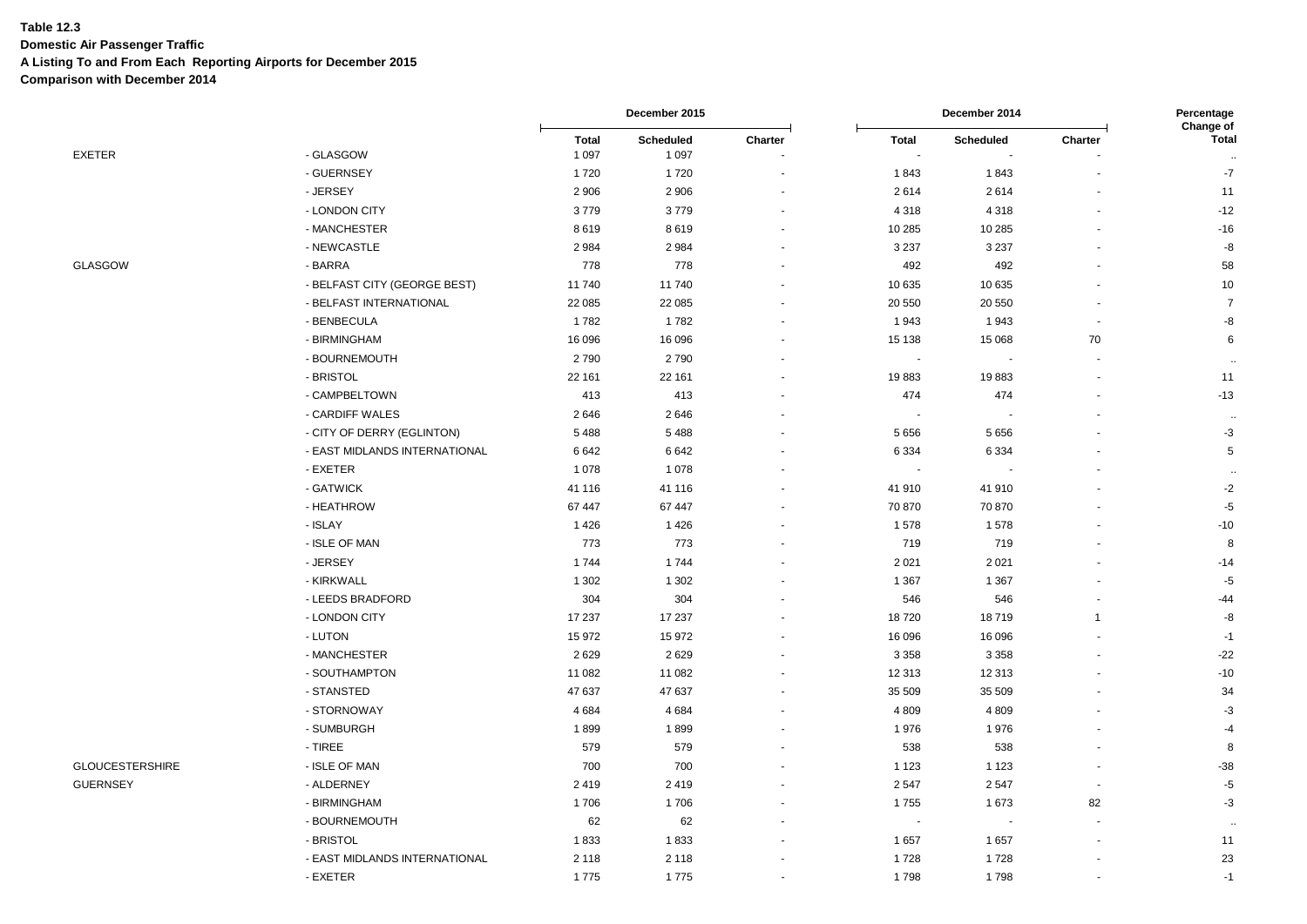**Domestic Air Passenger Traffic**

**A Listing To and From Each Reporting Airports for December 2015**

|                    |                               | December 2015            |                            |         | Percentage<br>Change of  |                            |                          |                                |
|--------------------|-------------------------------|--------------------------|----------------------------|---------|--------------------------|----------------------------|--------------------------|--------------------------------|
| <b>GUERNSEY</b>    | - GATWICK                     | <b>Total</b><br>25 182   | <b>Scheduled</b><br>25 182 | Charter | <b>Total</b><br>24 604   | <b>Scheduled</b><br>24 604 | Charter                  | <b>Total</b><br>$\overline{2}$ |
|                    | - JERSEY                      | 9385                     | 9 3 8 5                    |         | 9 2 5 1                  | 9 2 5 1                    |                          | $\overline{1}$                 |
|                    | - LONDON CITY                 | 1725                     | 1725                       |         | 951                      | 951                        | ÷.                       | 81                             |
|                    | - MANCHESTER                  | 5 0 4 0                  | 5 0 4 0                    |         | 5 0 0 1                  | 4 9 9 8                    | 3                        | $\overline{1}$                 |
|                    | - SOUTHAMPTON                 | 11 353                   | 11 353                     |         | 12 473                   | 12 473                     | $\sim$                   | -9                             |
|                    | - STANSTED                    | 1869                     | 1869                       |         | 1 607                    | 1 607                      | $\overline{\phantom{a}}$ | 16                             |
| <b>HUMBERSIDE</b>  | - ABERDEEN                    | 2097                     | 2 0 9 7                    |         | 2 5 0 1                  | 2501                       |                          | $-16$                          |
|                    | - CARDIFF WALES               | $\blacksquare$           | $\overline{\phantom{a}}$   |         | 40                       | $\sim$                     | 40                       | $-100$                         |
|                    | - EAST MIDLANDS INTERNATIONAL | 72                       | 72                         | $\sim$  | $\blacksquare$           |                            | ä,                       | $\sim$                         |
|                    | - LIVERPOOL (JOHN LENNON)     | 168                      | $\overline{\phantom{a}}$   | 168     | $\overline{\phantom{a}}$ | $\blacksquare$             | $\ddot{\phantom{0}}$     | $\sim$                         |
| <b>INVERNESS</b>   | - BELFAST CITY (GEORGE BEST)  | 1755                     | 1755                       |         | 2 3 2 0                  | 2 3 2 0                    |                          | $-24$                          |
|                    | - BENBECULA                   | 476                      | 476                        |         | 582                      | 582                        | $\ddot{\phantom{1}}$     | $-18$                          |
|                    | - BIRMINGHAM                  | 2966                     | 2 9 6 6                    |         | 2 4 4 7                  | 2 4 4 7                    |                          | 21                             |
|                    | - BRISTOL                     | 4936                     | 4936                       |         | 5 1 4 7                  | 5 1 4 7                    |                          | $-4$                           |
|                    | - GATWICK                     | 16 237                   | 16 237                     |         | 14752                    | 14752                      |                          | 10                             |
|                    | - KIRKWALL                    | 1311                     | 1 3 1 1                    |         | 1 3 3 7                  | 1 3 3 7                    |                          | $-2$                           |
|                    | - LONDON CITY                 | $\blacksquare$           | $\overline{\phantom{a}}$   |         | 3 4 9 4                  | 3 4 9 4                    |                          | $-100$                         |
|                    | - LUTON                       | 7636                     | 7636                       |         | 5834                     | 5834                       |                          | 31                             |
|                    | - MANCHESTER                  | 4415                     | 4415                       |         | 6855                     | 6855                       |                          | $-36$                          |
|                    | - STORNOWAY                   | 1943                     | 1943                       |         | 2 2 8 2                  | 2 2 8 2                    |                          | $-15$                          |
|                    | - SUMBURGH                    | 197                      | 197                        |         | 261                      | 261                        |                          | $-25$                          |
| <b>ISLAY</b>       | - CAMPBELTOWN                 | 54                       | 54                         |         | ä,                       |                            |                          | $\sim$                         |
|                    | - GLASGOW                     | 1 3 6 0                  | 1 3 6 0                    |         | 1 607                    | 1 607                      |                          | $-15$                          |
| <b>ISLE OF MAN</b> | - BELFAST CITY (GEORGE BEST)  | 2 1 5 5                  | 2 1 5 5                    |         | 2 3 0 5                  | 2 3 0 5                    |                          | $-7$                           |
|                    | - BIRMINGHAM                  | 3 0 6 0                  | 3 0 6 0                    |         | 4 0 0 6                  | 4 0 0 6                    |                          | $-24$                          |
|                    | - BLACKPOOL                   | 774                      | 774                        |         | $\overline{a}$           |                            |                          | $\ddotsc$                      |
|                    | - BRISTOL                     | 2 4 3 9                  | 2 4 3 9                    |         | $\blacksquare$           |                            |                          | $\sim$                         |
|                    | - GATWICK                     | 12 3 11                  | 12 311                     |         | 10 559                   | 10 559                     |                          | 17                             |
|                    | - GLASGOW                     | 780                      | 780                        |         | 750                      | 750                        |                          | $\overline{4}$                 |
|                    | - GLOUCESTERSHIRE             | 703                      | 703                        |         | 1 1 3 4                  | 1 1 3 4                    |                          | $-38$                          |
|                    | - LIVERPOOL (JOHN LENNON)     | 17754                    | 17754                      |         | 17980                    | 17980                      |                          | $-1$                           |
|                    | - LONDON CITY                 | 4 0 8 4                  | 4 0 8 4                    |         | 5 3 2 7                  | 5 3 2 7                    |                          | $-23$                          |
|                    | - MANCHESTER                  | 11 5 24                  | 11 524                     |         | 13738                    | 13738                      |                          | $-16$                          |
|                    | - NEWCASTLE                   | 374                      | 374                        |         | 334                      | 334                        |                          | 12                             |
|                    | - STANSTED                    | 3686                     | 3686                       |         | $\overline{a}$           |                            |                          | ٠.                             |
| <b>JERSEY</b>      | - ABERDEEN                    | $\overline{\phantom{a}}$ |                            |         | 7758                     | 7758                       |                          | $-100$                         |
|                    | - BIRMINGHAM                  | 4618                     | 4 6 18                     |         | 3636                     | 3636                       |                          | 27                             |
|                    | - BOURNEMOUTH                 | 1519                     | 1519                       |         | ÷.                       |                            |                          | $\sim$                         |
|                    | - BRISTOL                     | 2 1 6 2                  | 2 1 6 2                    |         | 2 5 9 2                  | 2 5 9 2                    |                          | $-17$                          |
|                    | - CARDIFF WALES               | 717                      | 717                        |         | $\overline{\phantom{a}}$ | L,                         | ä,                       | $\sim$                         |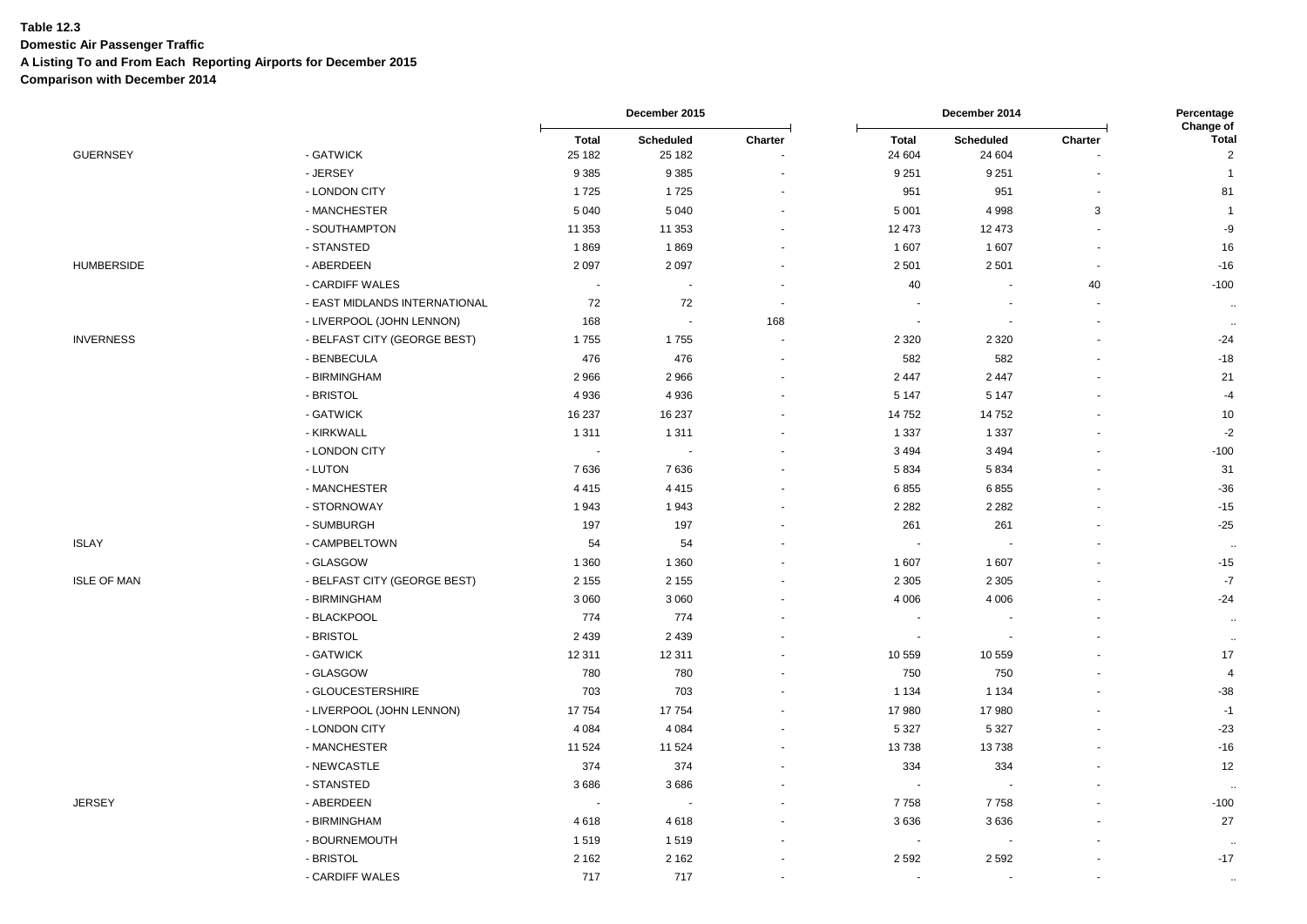**Domestic Air Passenger Traffic**

**A Listing To and From Each Reporting Airports for December 2015**

|                         |                               | December 2015  |                          |                          | December 2014            |                          |                          |                                     |
|-------------------------|-------------------------------|----------------|--------------------------|--------------------------|--------------------------|--------------------------|--------------------------|-------------------------------------|
| <b>JERSEY</b>           | - EAST MIDLANDS INTERNATIONAL | <b>Total</b>   | Scheduled                | Charter                  | <b>Total</b><br>2975     | Scheduled<br>2975        | Charter                  | Change of<br><b>Total</b><br>$-100$ |
|                         | - EXETER                      | 3097           | 3 0 9 7                  |                          | 2884                     | 2884                     | $\blacksquare$           | $\overline{7}$                      |
|                         | - GATWICK                     | 49 604         | 49 604                   |                          | 46 004                   | 45 934                   | 70                       | 8                                   |
|                         | - GLASGOW                     | 1725           | 1725                     |                          | 1995                     | 1995                     | ä,                       | $-14$                               |
|                         | - GUERNSEY                    | 8733           | 8733                     |                          | 8771                     | 8771                     | $\overline{\phantom{a}}$ | $\mathbf 0$                         |
|                         | - LIVERPOOL (JOHN LENNON)     | 9 2 0 3        | 9 2 0 3                  |                          | 6957                     | 6957                     |                          | 32                                  |
|                         | - LONDON CITY                 | 3537           | 3537                     |                          | 2794                     | 2794                     |                          | 27                                  |
|                         | - MANCHESTER                  | 3 4 5 5        | 3 4 5 5                  |                          | 3 3 9 2                  | 3 3 9 2                  |                          | $\overline{\mathbf{c}}$             |
|                         | - SOUTHAMPTON                 | 12 267         | 12 267                   |                          | 6431                     | 6431                     |                          | 91                                  |
|                         | - STANSTED                    | $\sim$         | $\overline{\phantom{a}}$ |                          | 73                       | 73                       | $\blacksquare$           | $-100$                              |
| <b>KIRKWALL</b>         | - ABERDEEN                    | 3743           | 3743                     |                          | 3547                     | 3528                     | 19                       | 6                                   |
|                         | - EDAY                        | 62             | 62                       |                          | 35                       | 35                       | ٠                        | 77                                  |
|                         | - EDINBURGH                   | 2809           | 2809                     |                          | 2841                     | 2841                     |                          | $-1$                                |
|                         | - GLASGOW                     | 1 3 0 3        | 1 3 0 3                  |                          | 1 3 5 9                  | 1 3 5 9                  |                          | $-4$                                |
|                         | - INVERNESS                   | 702            | 702                      |                          | 721                      | 721                      | $\blacksquare$           | $-3$                                |
|                         | - NORTH RONALDSAY             | 344            | 344                      |                          | 316                      | 316                      |                          | 9                                   |
|                         | - PAPA WESTRAY                | 313            | 313                      |                          | 329                      | 329                      |                          | $-5$                                |
|                         | - SANDAY                      | 277            | 277                      |                          | 240                      | 240                      |                          | 15                                  |
|                         | - STRONSAY                    | 244            | 244                      |                          | 259                      | 259                      |                          | $-6$                                |
|                         | - SUMBURGH                    | 538            | 538                      |                          | 586                      | 586                      |                          | -8                                  |
|                         | - WESTRAY                     | 303            | 303                      |                          | 251                      | 251                      |                          | 21                                  |
| LEEDS BRADFORD          | - ABERDEEN                    | 1 1 8 3        | 1 1 8 3                  |                          | 4 1 7 3                  | 4 1 7 3                  |                          | $-72$                               |
|                         | - BELFAST CITY (GEORGE BEST)  | 11 560         | 11 560                   |                          | 11 612                   | 11 612                   | $\blacksquare$           | $\overline{0}$                      |
|                         | - BELFAST INTERNATIONAL       | 67             | 67                       |                          | 9                        | $\sim$                   | 9                        | 644                                 |
|                         | - GLASGOW                     | 302            | 302                      |                          | 546                      | 546                      | ٠                        | $-45$                               |
|                         | - HEATHROW                    | 11 697         | 11 697                   |                          | 10 441                   | 10 441                   | $\overline{a}$           | 12                                  |
|                         | - JERSEY                      |                |                          |                          | 5 2 2 2                  | 5 2 2 2                  | $\overline{a}$           | $-100$                              |
|                         | - LUTON                       |                |                          |                          | 10                       | $\blacksquare$           | 10                       | $-100$                              |
|                         | - SOUTHAMPTON                 | 3 4 0 5        | 3 4 0 5                  |                          | 1 1 4 1                  | 1 1 4 1                  |                          | 198                                 |
| LERWICK (TINGWALL)      | - FAIR ISLE                   | 89             | 89                       |                          | 87                       | 87                       | $\blacksquare$           | $\overline{c}$                      |
|                         | - FOULA                       | 69             | 69                       |                          | 34                       | 34                       |                          | 103                                 |
|                         | - OUT SKERRIES                |                |                          |                          | 19                       | 19                       |                          | $-100$                              |
|                         | - PAPA STOUR                  | $\overline{7}$ | $\overline{7}$           |                          | $\overline{2}$           | $\overline{2}$           |                          | 250                                 |
| LIVERPOOL (JOHN LENNON) | - BELFAST CITY (GEORGE BEST)  | 7603           | 7 603                    |                          | $\overline{\phantom{a}}$ | $\blacksquare$           | ٠                        | $\ddotsc$                           |
|                         | - BELFAST INTERNATIONAL       | 35 354         | 35 354                   |                          | 34 501                   | 34 501                   | $\blacksquare$           | $\overline{c}$                      |
|                         | - BOURNEMOUTH                 | 46             |                          | 46                       | 72                       | $\overline{\phantom{a}}$ | 72                       | $-36$                               |
|                         | - CARDIFF WALES               |                |                          |                          | 88                       | $\blacksquare$           | 88                       | $-100$                              |
|                         | - CITY OF DERRY (EGLINTON)    | 5 3 1 4        | 5 3 1 4                  | $\overline{\phantom{a}}$ | 6 2 5 4                  | 6 2 5 4                  |                          | $-15$                               |
|                         | - DURHAM TEES VALLEY          | 110            |                          | 110                      |                          |                          |                          |                                     |
|                         | - EDINBURGH                   | 1 3 3 6        | 1 3 3 6                  |                          |                          |                          |                          | $\bullet\bullet$                    |
|                         |                               |                |                          |                          |                          |                          |                          |                                     |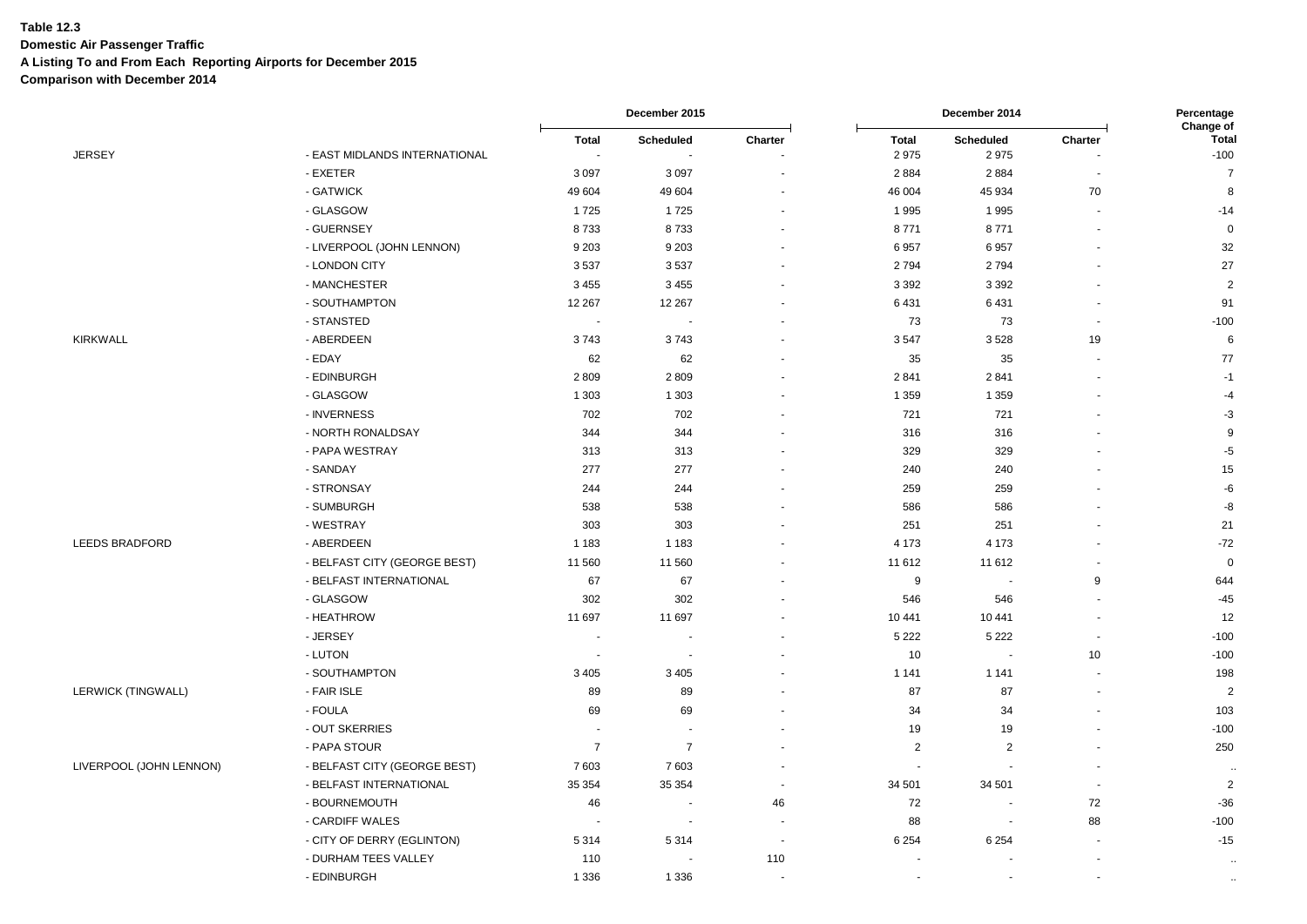**Domestic Air Passenger Traffic**

**A Listing To and From Each Reporting Airports for December 2015**

|                         |                              |              | December 2015            |                          |              | December 2014            |                          |                           |
|-------------------------|------------------------------|--------------|--------------------------|--------------------------|--------------|--------------------------|--------------------------|---------------------------|
|                         |                              | <b>Total</b> | <b>Scheduled</b>         | Charter                  | <b>Total</b> | Scheduled                | Charter                  | Change of<br><b>Total</b> |
| LIVERPOOL (JOHN LENNON) | - GATWICK                    | 71           |                          | 71                       |              |                          |                          | $\sim$                    |
|                         | - HEATHROW                   | $\sim$       | $\sim$                   | $\overline{a}$           | 78           | $\sim$                   | 78                       | $-100$                    |
|                         | - ISLE OF MAN                | 17705        | 17705                    | $\sim$                   | 17814        | 17814                    | $\blacksquare$           | $-1$                      |
|                         | - JERSEY                     | 9 3 0 6      | 9 3 0 6                  | $\overline{\phantom{a}}$ | 6956         | 6956                     | $\blacksquare$           | 34                        |
|                         | - LUTON                      | 40           | $\blacksquare$           | 40                       | ٠            |                          | ÷,                       |                           |
|                         | - NEWCASTLE                  | 193          |                          | 193                      | 70           |                          | 70                       | 176                       |
|                         | - NORWICH                    | 72           | $\blacksquare$           | 72                       |              |                          | $\sim$                   | $\ddot{\phantom{a}}$      |
|                         | - SOUTHAMPTON                | 38           | $\blacksquare$           | 38                       | 78           | $\overline{\phantom{a}}$ | 78                       | $-51$                     |
| <b>MANCHESTER</b>       | - ABERDEEN                   | 14748        | 14748                    | $\sim$                   | 16 123       | 15760                    | 363                      | $-9$                      |
|                         | - BELFAST CITY (GEORGE BEST) | 18 5 8 6     | 18 5 86                  | $\overline{\phantom{a}}$ | 23 470       | 23 4 70                  | $\overline{\phantom{a}}$ | $-21$                     |
|                         | - BELFAST INTERNATIONAL      | 20 333       | 20 333                   | $\sim$                   | 18793        | 18793                    | $\blacksquare$           | 8                         |
|                         | - BOURNEMOUTH                | 3928         | 3850                     | 78                       | 75           |                          | 75                       | 5,137                     |
|                         | - CARDIFF WALES              | 77           | $\overline{\phantom{a}}$ | 77                       |              |                          | $\sim$                   | $\ddot{\phantom{1}}$      |
|                         | - EDINBURGH                  | 7484         | 7484                     | $\blacksquare$           | 8682         | 8682                     | $\ddot{\phantom{a}}$     | $-14$                     |
|                         | - EXETER                     | 8556         | 8556                     | $\sim$                   | 10 192       | 10 192                   | $\blacksquare$           | $-16$                     |
|                         | - FARNBOROUGH                | 64           | $\sim$                   | 64                       | 40           |                          | 40                       | 60                        |
|                         | - GATWICK                    | 41           | $\sim$                   | 41                       |              |                          |                          | $\sim$                    |
|                         | - GLASGOW                    | 2621         | 2621                     | $\blacksquare$           | 3 3 2 9      | 3 3 2 9                  | $\blacksquare$           | $-21$                     |
|                         | - GUERNSEY                   | 5 0 5 7      | 5 0 5 7                  | $\overline{\phantom{a}}$ | 4949         | 4 9 4 9                  | $\overline{\phantom{a}}$ | $\overline{2}$            |
|                         | - HEATHROW                   | 56 172       | 56 144                   | 28                       | 80 269       | 80 234                   | 35                       | $-30$                     |
|                         | - INVERNESS                  | 4 3 7 8      | 4 3 7 8                  | $\overline{\phantom{a}}$ | 6797         | 6797                     | $\blacksquare$           | $-36$                     |
|                         | - ISLE OF MAN                | 11 4 43      | 11 443                   | $\blacksquare$           | 13 649       | 13 649                   | $\sim$                   | $-16$                     |
|                         | - JERSEY                     | 3 4 3 8      | 3 4 3 8                  | $\overline{\phantom{a}}$ | 3 3 9 0      | 3 3 9 0                  | $\blacksquare$           | $\mathbf{1}$              |
|                         | - LUTON                      | 24           | $\overline{\phantom{a}}$ | 24                       |              |                          | $\blacksquare$           | $\ddotsc$                 |
|                         | - NEWCASTLE                  | 60           | $\sim$                   | 60                       | 187          | $\sim$                   | 187                      | $-68$                     |
|                         | - NEWQUAY                    | 4 0 0 4      | 4 0 0 4                  | $\overline{\phantom{a}}$ | 3764         | 3764                     | $\sim$                   | 6                         |
|                         | - NORWICH                    | 2041         | 1971                     | 70                       | 2096         | 2 0 6 4                  | 32                       | $-3$                      |
|                         | - SOUTHAMPTON                | 11 0 95      | 11 095                   | $\blacksquare$           | 13 053       | 13 0 53                  | $\sim$                   | $-15$                     |
|                         | - STANSTED                   | 56           | $\sim$                   | 56                       | 36           | $\sim$                   | 36                       | 56                        |
| <b>NEWCASTLE</b>        | - ABERDEEN                   | 1808         | 1747                     | 61                       | 2511         | 2511                     | $\overline{\phantom{a}}$ | $-28$                     |
|                         | - BELFAST CITY (GEORGE BEST) | 1417         | 1417                     | $\overline{\phantom{a}}$ | 2 5 2 5      | 2525                     | $\sim$                   | $-44$                     |
|                         | - BELFAST INTERNATIONAL      | 19 389       | 19 389                   | $\sim$                   | 16 474       | 16 474                   | $\overline{a}$           | 18                        |
|                         | - BIRMINGHAM                 | 646          | 528                      | 118                      | 748          | 654                      | 94                       | $-14$                     |
|                         | - BRISTOL                    | 13875        | 13875                    | $\sim$                   | 12 012       | 11 972                   | 40                       | 16                        |
|                         | - CARDIFF WALES              | 874          | 874                      |                          | 864          | 864                      | $\blacksquare$           | $\overline{1}$            |
|                         | - EXETER                     | 2952         | 2952                     | $\sim$                   | 3 1 9 4      | 3 1 9 4                  | $\blacksquare$           | $-8$                      |
|                         | - FARNBOROUGH                |              |                          | $\sim$                   | 40           |                          | 40                       | $-100$                    |
|                         | - GATWICK                    | $\sim$       | $\blacksquare$           | $\blacksquare$           | 8 5 5 0      | 8550                     |                          | $-100$                    |
|                         | - HEATHROW                   | 41832        | 41 755                   | 77                       | 41 976       | 41 976                   | ä,                       | $\mathbf 0$               |
|                         | - ISLE OF MAN                | 372          | 372                      | $\sim$                   | 332          | 332                      | ä,                       | 12                        |
|                         |                              |              |                          |                          |              |                          |                          |                           |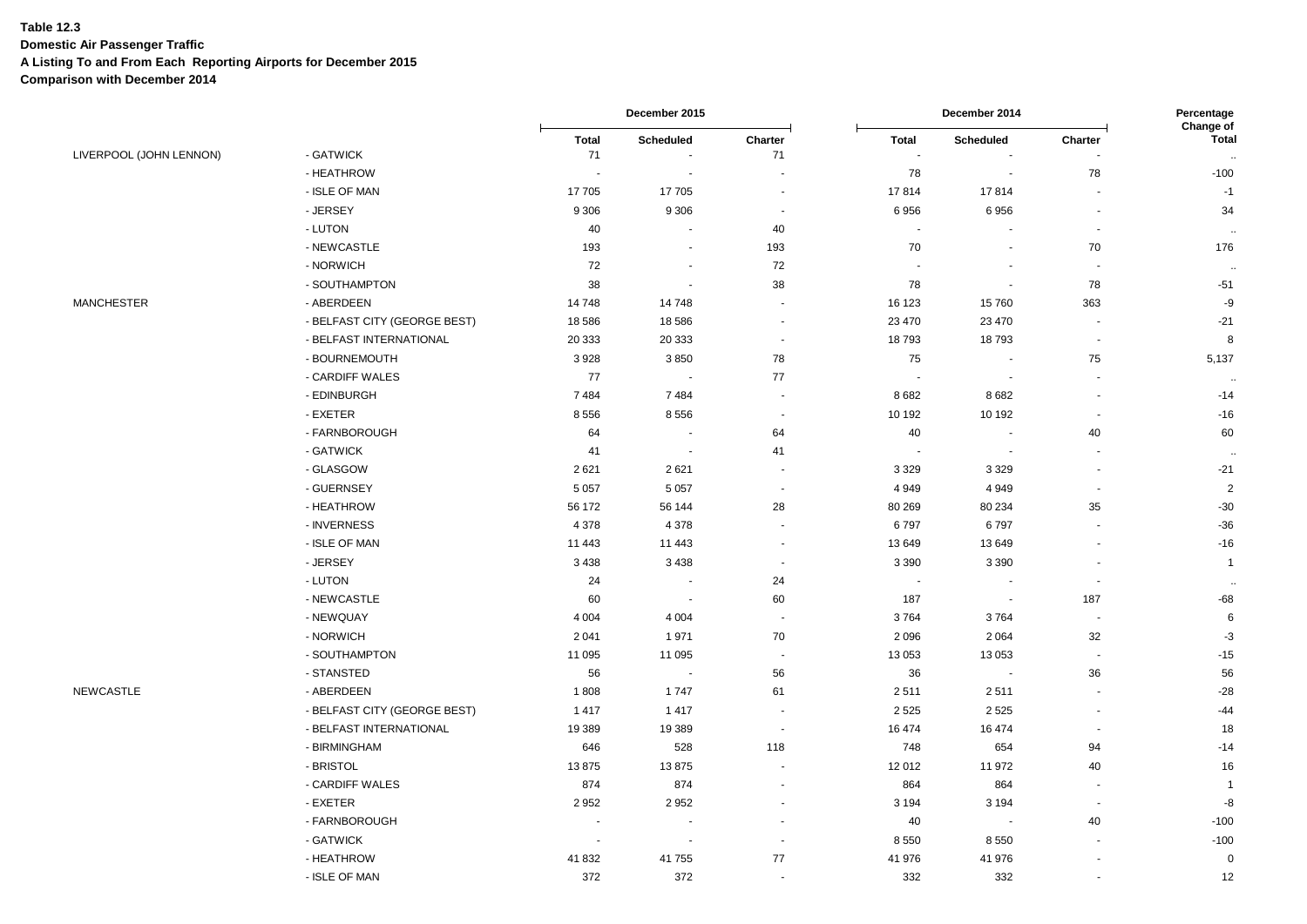**Domestic Air Passenger Traffic**

**A Listing To and From Each Reporting Airports for December 2015**

|                                       |                              |                     | December 2015            |                          |                    | Percentage<br>Change of |               |                |
|---------------------------------------|------------------------------|---------------------|--------------------------|--------------------------|--------------------|-------------------------|---------------|----------------|
| <b>NEWCASTLE</b>                      | - LIVERPOOL (JOHN LENNON)    | <b>Total</b><br>212 | Scheduled                | Charter<br>212           | <b>Total</b><br>73 | Scheduled               | Charter<br>73 | Total<br>190   |
|                                       | - LUTON                      | 80                  | $\blacksquare$           | 80                       | 74                 | $\blacksquare$          | 74            | 8              |
|                                       | - MANCHESTER                 | 80                  | $\overline{\phantom{a}}$ | 80                       | 164                |                         | 164           | $-51$          |
|                                       | - PRESTWICK                  | 10                  | $\blacksquare$           | 10                       | $\blacksquare$     | $\blacksquare$          |               |                |
|                                       | - SOUTHAMPTON                | 8898                | 8898                     | $\sim$                   | 7696               | 7696                    |               | 16             |
|                                       | - STANSTED                   | 1 0 0 2             | 842                      | 160                      | 73                 | $\sim$                  | 73            | 1,273          |
| <b>NEWQUAY</b>                        | - GATWICK                    | 8 3 0 1             | 8 3 0 1                  |                          | 8 2 9 2            | 8 2 9 2                 |               | $\Omega$       |
|                                       | - ISLES OF SCILLY (ST.MARYS) | 599                 | 599                      | $\blacksquare$           | 815                | 815                     |               | $-27$          |
|                                       | - MANCHESTER                 | 4 0 4 2             | 4 0 4 2                  | $\overline{\phantom{a}}$ | 3774               | 3774                    |               | $\overline{7}$ |
| <b>NORWICH</b>                        | - ABERDEEN                   | 3 3 3 9             | 3 3 3 9                  |                          | 4 0 5 4            | 4 0 5 4                 |               | $-18$          |
|                                       | - EDINBURGH                  | 2 1 7 5             | 2 1 7 5                  |                          | 2 1 3 0            | 2 1 3 0                 |               | $\overline{2}$ |
|                                       | - MANCHESTER                 | 1961                | 1961                     |                          | 2 1 0 9            | 2077                    | 32            | $-7$           |
| <b>SCATSTA</b>                        | - ABERDEEN                   | 6 5 5 2             | $\blacksquare$           | 6 5 5 2                  | 11 0 22            | $\sim$                  | 11 0 22       | $-41$          |
| SOUTHAMPTON                           | - ABERDEEN                   | 2940                | 2940                     |                          | 4 4 3 4            | 4 4 3 4                 |               | $-34$          |
|                                       | - ALDERNEY                   | 1572                | 1572                     | $\overline{\phantom{a}}$ | 1589               | 1589                    |               | $-1$           |
|                                       | - BELFAST CITY (GEORGE BEST) | 7495                | 7495                     |                          | 8 4 8 0            | 8 4 8 0                 |               | $-12$          |
|                                       | - EDINBURGH                  | 14 632              | 14 632                   |                          | 13918              | 13918                   |               | 5              |
|                                       | - GLASGOW                    | 11 062              | 11 062                   |                          | 12 2 8 9           | 12 2 8 9                |               | $-10$          |
|                                       | - GUERNSEY                   | 11 4 26             | 11 4 26                  |                          | 12 632             | 12 632                  |               | $-10$          |
|                                       | - JERSEY                     | 12 298              | 12 2 98                  |                          | 13 6 20            | 13 6 20                 |               | $-10$          |
|                                       | - LEEDS BRADFORD             | 757                 | 757                      |                          | 2952               | 2952                    |               | $-74$          |
|                                       | - LIVERPOOL (JOHN LENNON)    | 38                  | $\blacksquare$           | 38                       | 72                 | $\sim$                  | 72            | $-47$          |
|                                       | - MANCHESTER                 | 11 302              | 11 302                   |                          | 13 2 24            | 13 2 24                 |               | $-15$          |
|                                       | - NEWCASTLE                  | 8952                | 8952                     | $\blacksquare$           | 7798               | 7798                    |               | 15             |
| <b>STORNOWAY</b>                      | - ABERDEEN                   | 410                 | 410                      |                          | 542                | 542                     |               | $-24$          |
|                                       | - BENBECULA                  | 460                 | 460                      |                          | 447                | 447                     |               | 3              |
|                                       | - EDINBURGH                  | 1440                | 1 4 4 0                  |                          | 1607               | 1 607                   |               | $-10$          |
|                                       | - GLASGOW                    | 4685                | 4685                     |                          | 4694               | 4 6 9 4                 |               | $\mathbf 0$    |
|                                       | - INVERNESS                  | 2 3 9 7             | 2 3 9 7                  |                          | 2771               | 2771                    |               | $-13$          |
| <b>SUMBURGH</b>                       | - ABERDEEN                   | 10916               | 5 2 5 9                  | 5 6 5 7                  | 10 685             | 6 1 0 4                 | 4581          | $\overline{2}$ |
|                                       | - EDINBURGH                  | 2841                | 2841                     |                          | 3 0 0 6            | 3 0 0 6                 |               | $-5$           |
|                                       | - GLASGOW                    | 1861                | 1861                     | ٠                        | 1990               | 1990                    |               | -6             |
|                                       | - INVERNESS                  | 187                 | 187                      | $\overline{\phantom{a}}$ | 262                | 262                     |               | $-29$          |
|                                       | - KIRKWALL                   | 1 1 1 2             | 1 1 1 2                  |                          | 1 2 3 8            | 1 2 3 8                 |               | $-10$          |
| <b>TIREE</b>                          | - GLASGOW                    | 583                 | 583                      |                          | 535                | 535                     |               | 9              |
| WICK JOHN O GROATS                    | - ABERDEEN                   | 701                 | 701                      | $\overline{a}$           | 966                | 829                     | 137           | $-27$          |
|                                       | - EDINBURGH                  | 941                 | 941                      |                          | 944                | 944                     |               | $\mathbf 0$    |
|                                       | - FARNBOROUGH                | 12                  | $\overline{\phantom{a}}$ | 12                       |                    |                         |               |                |
| <b>Total Other Reporting Airports</b> |                              | 2 366 671           | 2 345 713                | 20 958                   | 2 3 6 4 3 8 6      | 36 096                  | 36 096        | $\mathbf 0$    |
| Total All Reporting UK Airports       |                              | 3 3 1 4 6 9 3       | 3 293 161                | 21 532                   | 3 3 3 1 4 4 3      | 36 465                  | 36 465        | $-1$           |